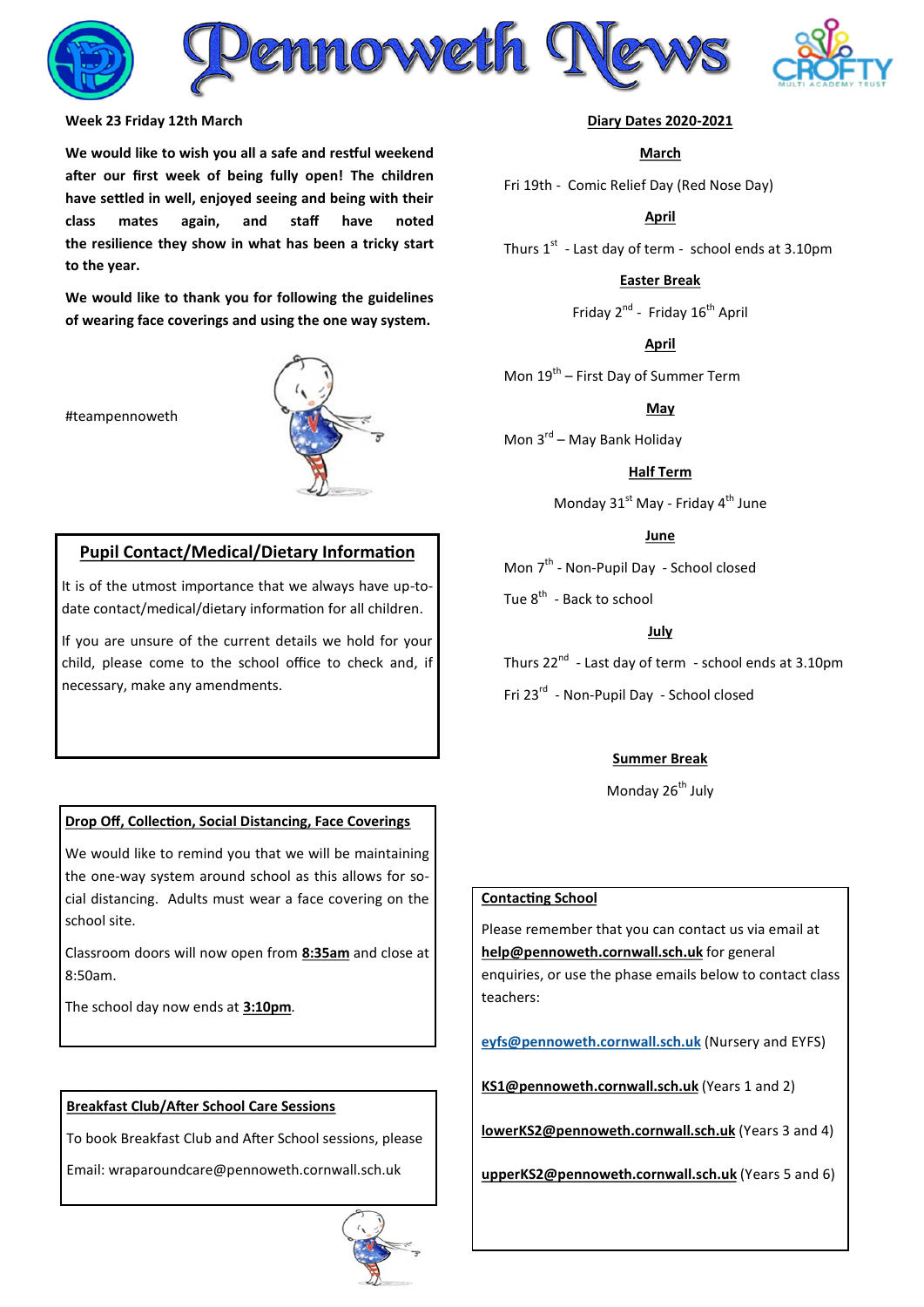





# **School Lunch Menu from Chartwells**

**Please find the full school lunch menu on the school website via —**

**Parents**

**School Food**

**School Menu**

**The Way Back Spring 2021 Lunch Menu from March.**

**Week beginning 15th March is WEEK 2 Menu**

# **School Uniform**

Gwealantops Playground have nearly new Pennoweth School uniform.

Please email them with the age/size, item requirements and prices.

They will check their stocks, contact

parents and arrange a collection time.

playgroundmanager@gwealantops.org

# **Comic Relief Day Friday 19th March**

We will be supporting this by having a non-school uniform day and asking for a donation.

Children can wear face paint providing they have this applied at home.

If you would like to make a donation to Comic Relief please pay via Parentpay.

https://app.parentpay.com/ParentPayShop/Foc/ Default.aspx?shopid=2384



# **JUNIOR BAKE OFF** ... IS LOOKING FOR THE UK'S

**BEST YOUNG BAKERS**  $AGED 9 - 15$ 

**WWW.APPLYFORJUNIORBAKEOFF.CO.UK** 

# **APPLICATIONS CLOSE SUNDAY 28TH MARCH 2021**



**Junior Bake Off is looking for budding bakers aged between 9-15, to take part in Series 7!**

**For more info or to apply online, please go to [applyforjuniorbakeoff.co.uk](http://applyforjuniorbakeoff.co.uk/)**

# **Applications close Sunday 28th March 2021.**

Please do feel free to contact us on: **0207 067 4833**, should you have any questions regarding the above.